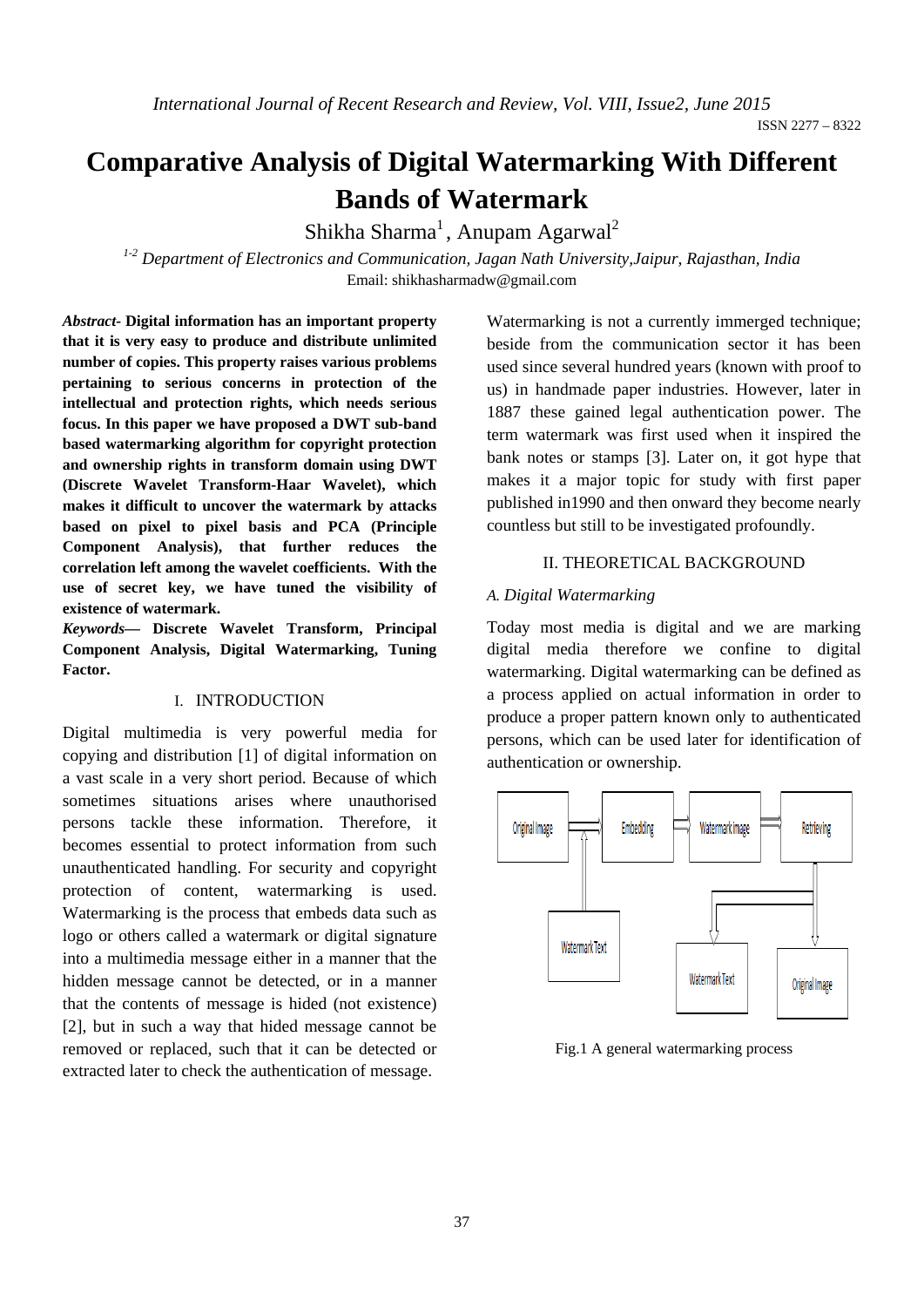The main utilisation of digital watermarking is marking media files to provide copyright information, as well as for source tracking, by which the source of illegal copy of data can be traced irrespective where it is found. There are many more Applications of Watermarking such as authentication, copyright protection, fingerprinting, owner identification, labelling, medical applications, tracking of material on web etc. For effective performance against watermark attacks, the watermark must possess some properties such as perceptual transparency, security, unobtrusive, Irremovable or irreplaceable by unauthorised interceptors, Robust and Lossless.

### *B. Classification of Digital Watermarking*

Digital watermarking technique can be classified on different bases, such as Documentation, working domain and human perception. As message may be a picture, acoustic, or video. Therefore, on documentation bases can be divided into Text, Image, Audio and video.



Fig. 2 Classification of Watermarking

Based on Human perception (transparency level) the watermarks are divided into invisible and visible watermarking. In visible watermarking, a secondary image is embedded into primary image or host image video, so that watermark is perceptible to Human Visual System (HVS). Where as in invisible watermarking the embedded watermark is not perceptible to Human Visual System (HVS) but can be extracted for authentication purpose. On the stand of Working, field watermark can be categorised into

spatial domain and Transform domain. When the watermark is embedded by modifying the pixel values of the host image or video directly by the predetermined embedding scheme then this scheme is spatial domain techniques. Whereas when the coefficients of the transformed video frames are modified according to the pre-determined embedding scheme then it is considered as Transform domain. The watermark is embedded distributive on the whole domain of original information. It becomes hard to take away the embedded watermark proving Transform-domain technique to be more effectual, hardly noticeable, and more robust then spatialdomain technique. The predominantly used transformdomain techniques are Discrete Fourier Transform (DFT), Discrete Cosine Transform (DCT) and Discrete Wavelet Transform (DWT) [4-5]. Now a day's watermarking scheme mostly utilises Discrete Wavelet Transform (DWT) because of its multi resolution characteristics, its excellent capacity of localizing spatial-frequency and as it is very suitable to identify areas where watermark can be embedded imperceptibly. PCA technique has the inherent property of removing the correlation left, it then distributes the watermark bits over the sub-bands used for embedding, making the watermarking to be more robust.

#### III. PROPOSED TECHNIQUE

We have used two schemes of the watermarking technologies: DWT and PCA, to perform the embedding process.

## *A. Discrete Wavelet Transform (DWT)*

Wavelet investigation is a mathematical procedure used to signify data or functions [6]. A wavelet is a waveform of limited period that has an average value of zero. Many wavelets also display a property ideal for compressed signal representation: orthogonality. The basic idea of the wavelet transform is to represent any arbitrary occupation as a superposition of a set of such wavelets or basis functions. The discrete wavelet transform serves as an authentic opportunity to the cosine transform. It is based on the hierarchy structure having N levels that can be processed by choosing a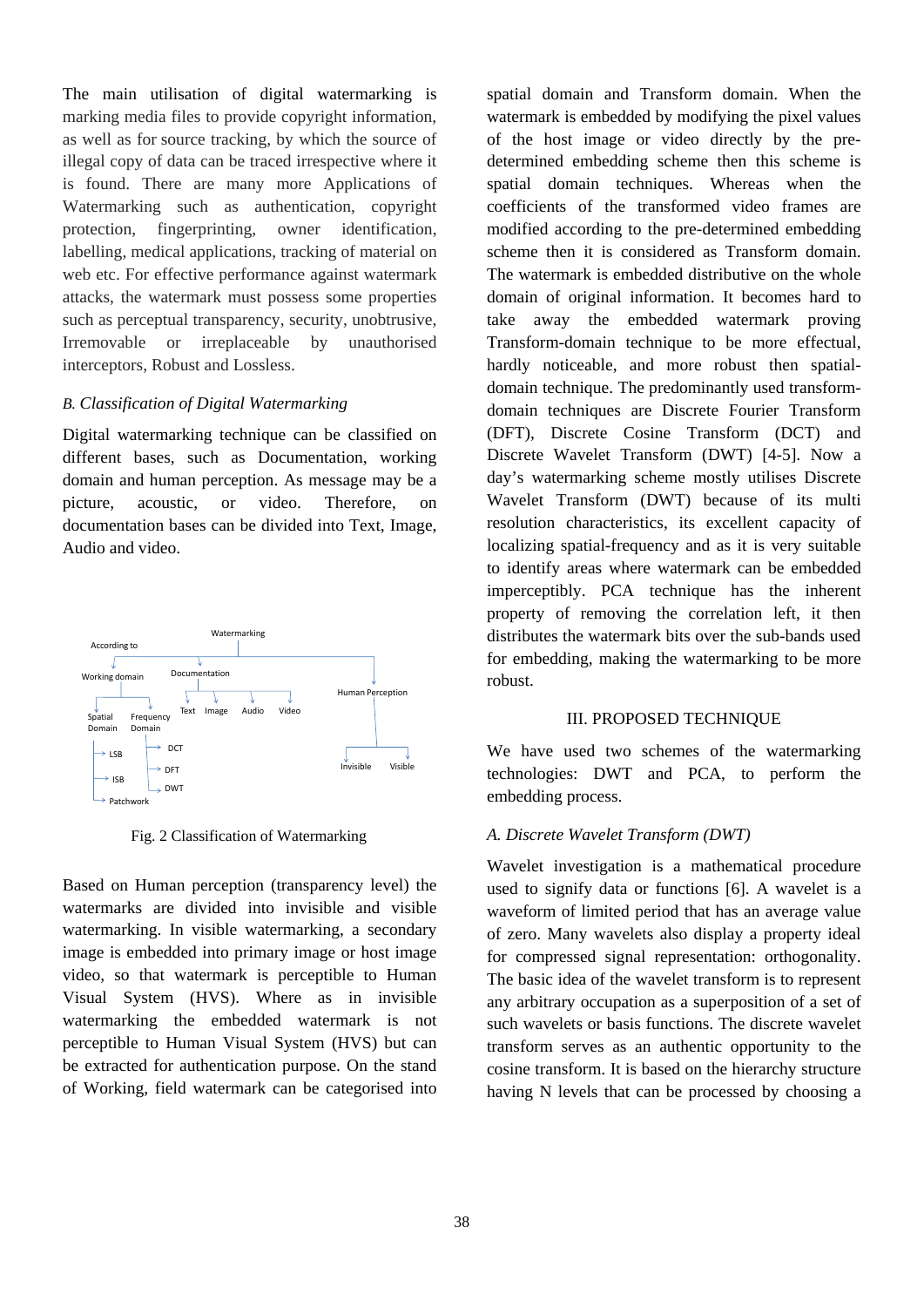proper filter bank. Wavelet based watermarking methods exploit the frequency information and spatial information of the transformed data in multiple resolution to gain robustness [7].The discrete wavelet transform domain is more appropriate for image watermarking. The DWT provides fascinating spacefrequency localization of pertinent image characteristic like textures and edges. In particular, the high frequency content of the image corresponds to large coefficient in the detail sub bands. The discrete wavelet transform stipulates great form of the human visual system [8]. In the integument of discrete wavelet transform, a time-scale portrayal of the digital image content is achieved by applying digital filtering schemes. The contents that are to be validated are gone through filter banks with distinct cut-off threshold frequencies at various indexes. Hungarian mathematician named Alfréd Haar simulated the first discrete wavelet transform. For an input that are represented by a list of numbers, the Haar wavelet transform may be considered to simply pair up those input values, storing the difference of those numbers and passing over the sum.

| LL1<br>LH1 | HL1<br>HH1 |  | LL21        |                  | LL22 |             |
|------------|------------|--|-------------|------------------|------|-------------|
|            |            |  |             | <b>HH21</b>      |      | <b>HH22</b> |
|            |            |  | <b>LL23</b> |                  | LL24 |             |
|            |            |  |             | HH <sub>23</sub> |      | <b>HH24</b> |
| (a)        |            |  | (b)         |                  |      |             |

Fig. 3 DWT sub-band in (a) level 1, (b) level 2

This procedure is recurring for every step, coupling up those sums to supply the next scale values, finally resulting in their differences and one final sum of them. The Haar Wavelet Transformation is in general a simple form of compression that involves averaging and differencing terms, storing detail coefficients, eliminating data, and reconstructing the matrix such

that the resulting matrix is similar to the initial matrix [9].

## *B. Principle Component Analysis (PCA)*

Principal component analysis (PCA) is a mathematical procedure that uses an orthogonal transformation to convert a set of observations of possibly correlated variables into a set of values of uncorrelated variables called principal components. Principal component is a way to picture the structure of the data as completely as possible by using as few variables as possible. The key ingredient is combined data set normally distributed, therefore guaranteed to be independent. PCA Karl Pearson was invented in 1901 by [10] as an analogue of the principal axes theorem in mechanics; it was later independently developed (and named) by Harold Hotellingin 1930s [11]. Principal component analysis can be achieved by disintegration of eigenvalues of an image correlation matrix or single value disintegration of an image matrix, basically after mean centering the image matrix for every variable [12]. Principal component analysis is the easiest form of the true eigenvector that works on multivariate synthesis.

## *C. Methodology*

In the proposed method we have to decompose the watermark image into DWT sub-bands followed by the application of PCA, then the sub-band PCA of one band is embedded into the cover image by decomposing it into DWT sub bands, followed by the application of block based PCA on the sub-block of one sub-band. The principal component of the watermark is embedded into the principal components of the sub-blocks. Algorithms for proposed watermarking scheme are given below:

#### *A. Algorithm for embedding :*

Step 1: Calculate PCA Scores of selected DWT subband formed by applying DWT on the extracted Y (Luminance) component of YUV format watermark image (size n x n) using Algorithm (c).

Step 2: Apply DWT on the extracted Y (Luminance) component of YUV format cover image (size 2n x 2n).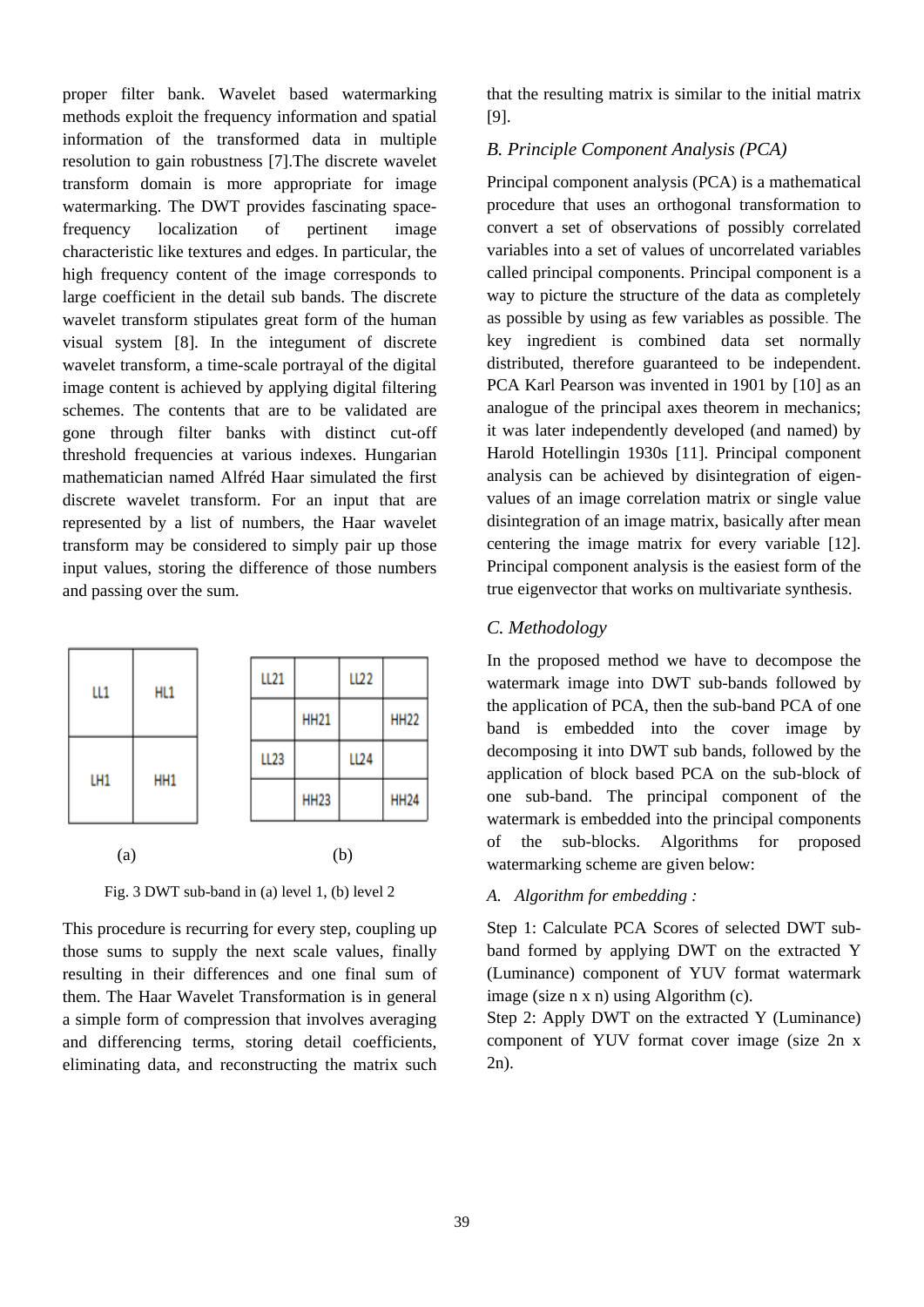Step 3: Divide the selected sub-band into k nonoverlapping, completely covering sub-blocks each of dimension equal to sub-band of watermark.

Step 4: Calculate PCA Scores of so obtained subblocks using Algorithm (c) and modify it according to equation given below using a tuning factor  $(V<sub>b</sub>)$ .

Score-new=Score-cover(i) +  $V_b$ \*Score-watermark (1) *Where :* 

- Score-cover(i) represents the principal component score of the 'ith' sub-block, of the sub-band of image (frame) of video.
- Score-watermark represents the principal component score of the sub-band of watermark image.
- Score-new represents the new modified score which used to develop the new watermarked image.

Step 5: Obtain new modified sub-blocks by applying inverse PCA on the modified PCA components of sub-blocks.

Step 6: Arrange all sub-blocks and merge to form modified sub-band (horizontal) of cover image.

Step 7: Inverse DWT is conducted to obtain the watermarked luminance component of the image.

Step 8: Replace this new modified luminance component with U and V components of cover image.

Step 9: Transform the new YUV to RGB colour image.

*B. Algorithm for extraction :* 

Step 1: Apply DWT on the extracted Y (Luminance) component of YUV format watermarked image.

Step 2: Divide the selected sub-band (horizontal) into k non-overlapping, completely covering sub-blocks each of dimension equal to sub-band of watermark.

Step 3: Calculate PCA Scores of so obtained subblocks using Algorithm (c) and extract the watermark scores from the score of each watermarked sub-blocks

of the selected sub-band according to equation given below using a tuning factor  $(V<sub>b</sub>)$ .

Scores-watermark-extracted=[Scores-new – Score $cover(i) \mid V_{b}$  ...(2) Where,

- Score-cover(i) represents the principal component score of the ith sub-block, of the sub-band of cover image,
- Score-new represents the new modified score which used to develop the new watermarked image,
- Score-watermark-extracted represents the principal component score of the sub-band of extracted watermark image.

*C. Algorithm for calculation of Principal Component Analysis :* 

Step 1: Sub-block is converted into a row vector.

Step 2: Compute the mean and standard deviation of the elements of vector.

Step 3: Compute  $Z(i)$  according to the following equation

 $Z(i)=(row vector(i) - mean) / standard deviation$ ...(3a)

Here  $Z(i)$  represents a centred, scaled version of row vector(i) of the same size as that of row vector(i)

Step 4: Apply principal component analysis on Z(i) to obtain the principal component coefficient scores .

Step 5: Calculate vector Score(i) as

Score(i) = Z(i) x Coefficient(i) ...........................(3b)

Where

Score(i) represents the principal component Scores of the 'ith' sub-block.

# *D. Efficiency of watermarking*

The efficiency of watermarking depends on two factors Peak Signal-To-Noise Ratio and Normalised Coefficients. The benchmark for identifying best watermarking scheme is that MSE value should be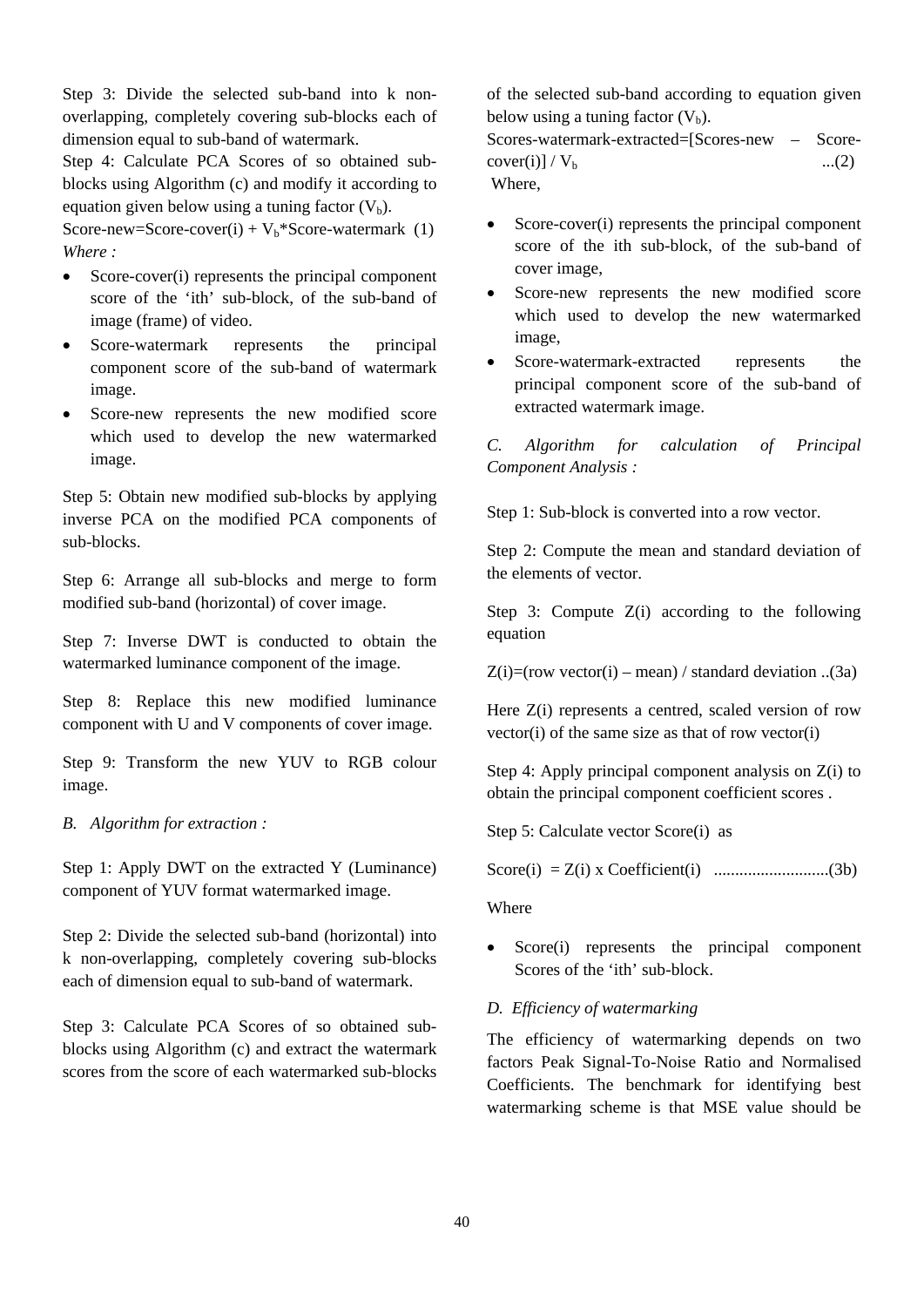lower and the NC value must be greater. NC is measure of the robustness of watermarking and its peak value is 1.It depends directly on the original and extracted watermark. PSNR is measure of the deviation of watermarked images (frames) from the original image (frame). PSNR depends on the value of MSE (mean square error). Where mean square error is a function, the pixel values at identical position of the original and corrupted watermarked frame. Higher values of PSNR indicate the more imperceptibility of watermarking.

If the noise free original image (size m x n) is denoted by I and K is its noisy approximation then MSE is given by:

$$
MAX_{i=\frac{1}{mn\sum_{i=0}^{m-1}\sum_{j=0}^{n-1}[I(i,j)-K(i,j)]^{2}}}
$$
...(4)

In same situation the PSNR is calculated by:

$$
PSNR = 10. \log_{10} \left( \frac{MAX_i^2}{MSE} \right) \qquad \qquad \dots \dots \dots \dots (5)
$$

$$
= 20. \log_{10} \left( \frac{MAX_i^2}{MSE} \right)
$$

$$
= 20. \log_{10} (MAX_i) - 10. \log_{10} (MSE)
$$

Where:

MAXi represents the maximum possible pixel value of the image and when the pixels are represented using 8 bits per sample, this is 255.

The extraction fidelity NC which is given by:

$$
NC = \frac{\sum_{i} \sum_{j} RW(i,j).EW(i,j)}{\sqrt{\sum_{i} \sum_{j} RW(i,j)^2} \sqrt{\sum_{i} \sum_{j} EW(i,j)^2}} \quad \ldots \ldots (6)
$$

Where:

 RW is the reference watermark, EW is the extracted watermark

## *E. Experimental Results*

This section presents the experimental results of embedding watermark image (Fig. 4) into the cover images (Fig. 5&6) according to the proposed scheme.



Fig. 4 Watermark image



Fig. 5 Cover image 1 Fig. 6 Cover image 2



Fig. 7 Plot of PSNR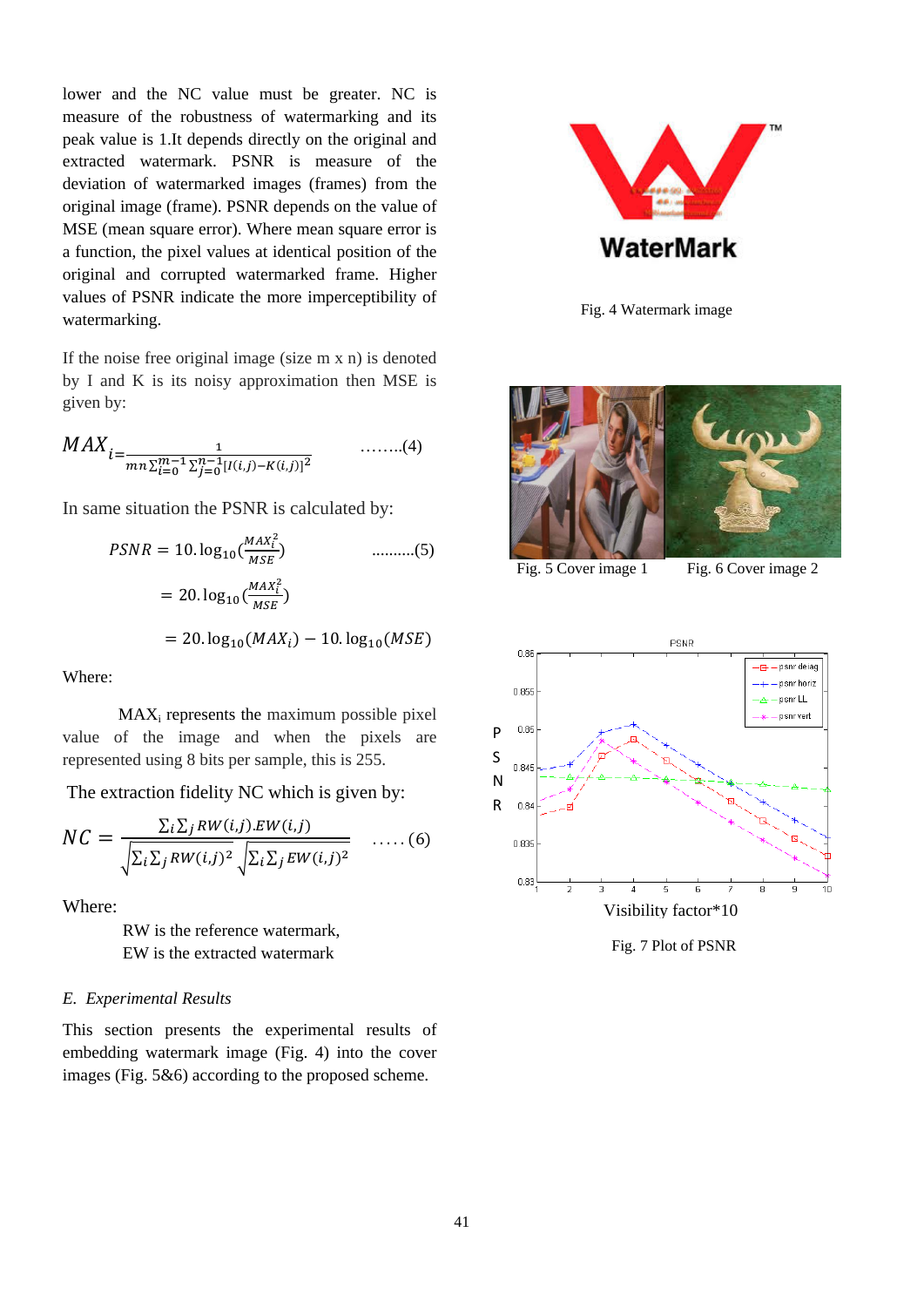

Fig. 8 Plot of NC

Fig. 7 & 8 show the PSNR and NC plots for cover image 1 embedded with diagonal band of watermark over tuning factor range 0.1 to 1.0



Fig. 9 Plot of PSNR



Fig. 10 Plot of NC

Fig. 9 & 10 show the PSNR and NC plots for cover image 1 embedded with horizontal band of watermark over tuning factor range 0.1 to 1.0



Fig. 11 Plot of PSNR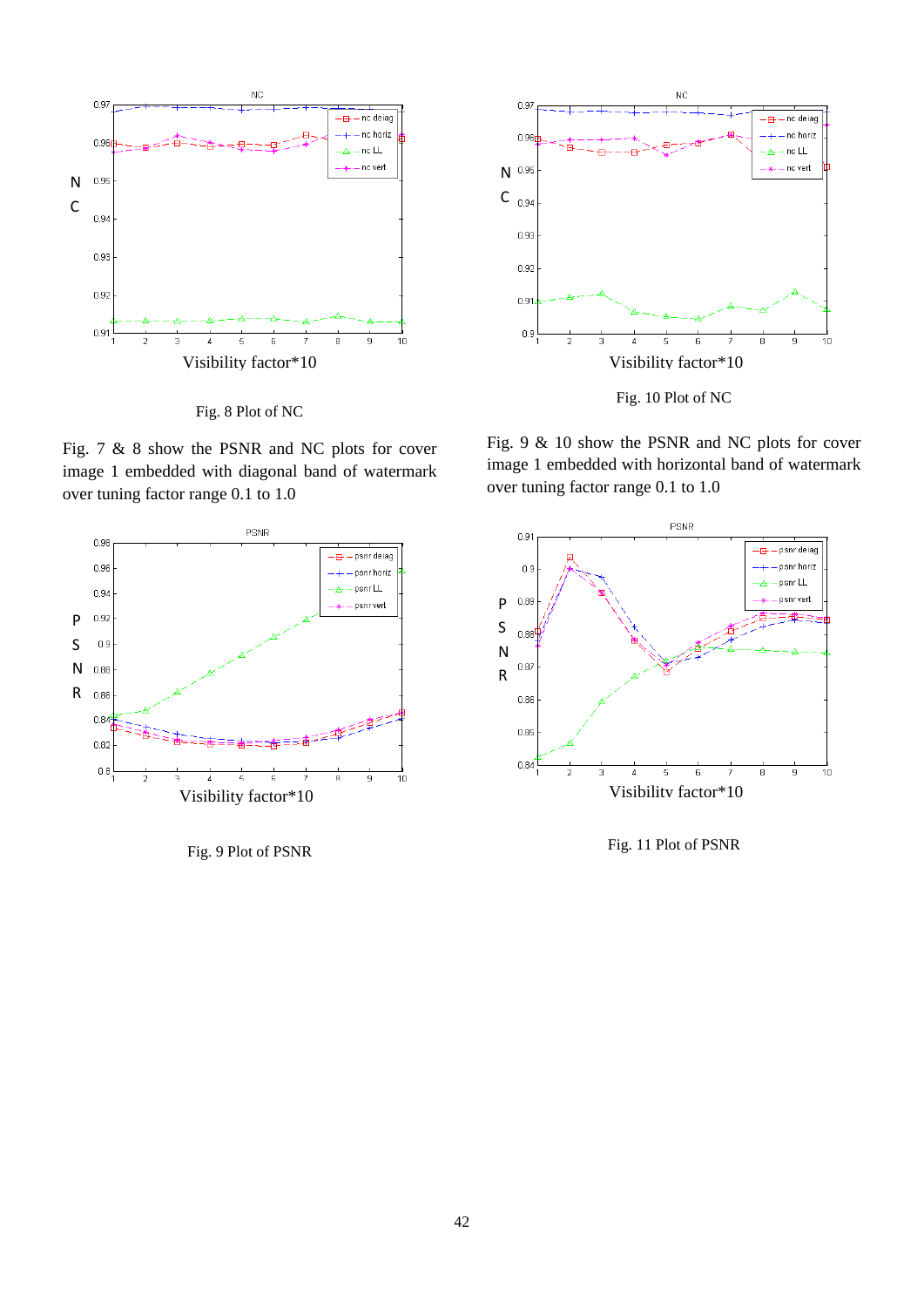

Fig. 11 & 12 show the PSNR and NC plots for cover image 1 embedded with lower resolution approximation (LL) band of watermark over tuning factor range 0.1 to 1.0



Fig. 13 Plot of PSNR



Fig. 13 & 14 show the PSNR and NC plots for cover image 1 embedded with vertical band of watermark over tuning factor range 0.1 to 1.0



Fig. 15 Plot of PSNR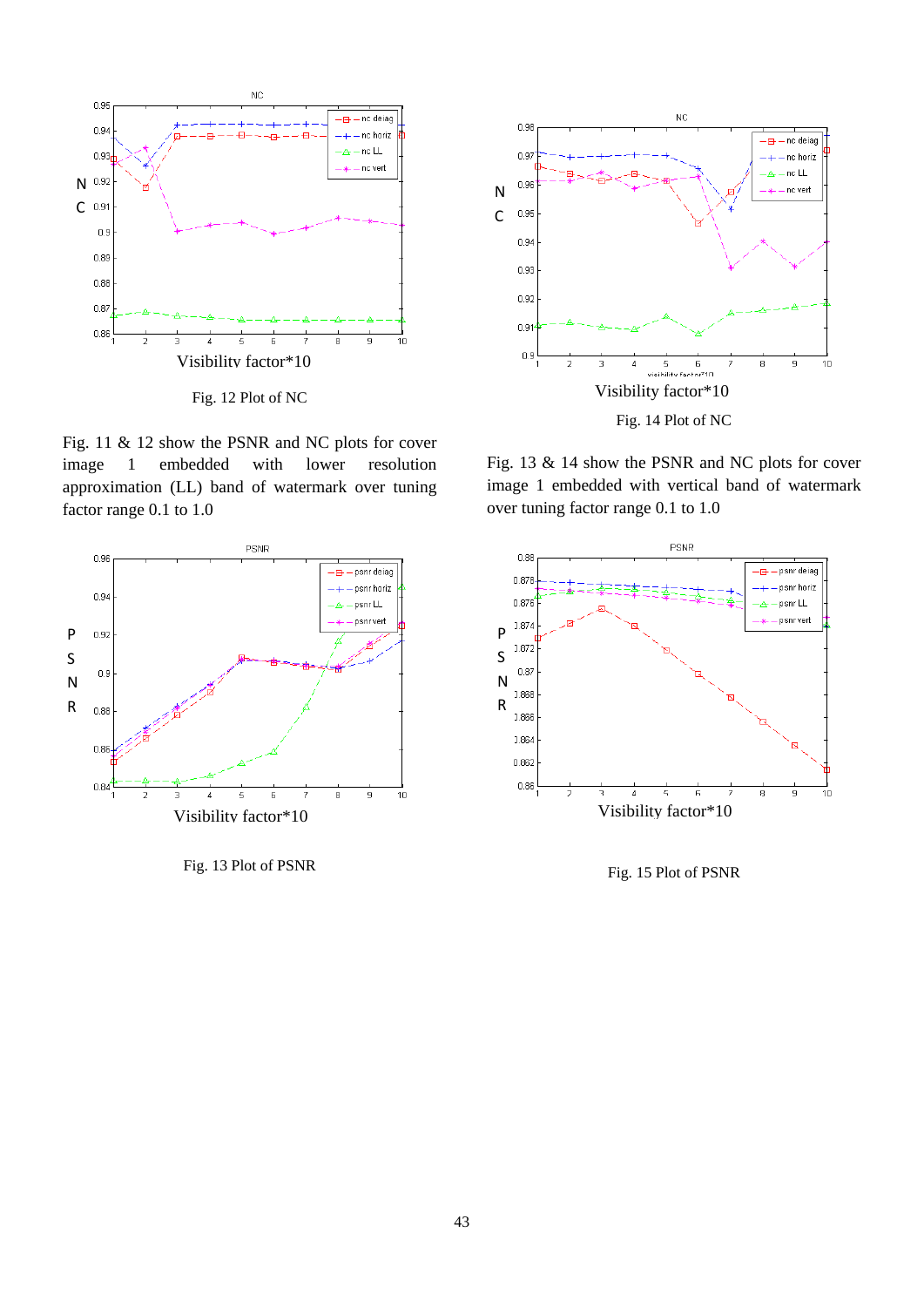

Fig. 16 Plot of NC

Fig. 15 & 16 show the PSNR and NC plots for cover image 2 embedded with diagonal band of watermark over tuning factor range 0.1 to 1.0



Fig. 17 Plot of PSNR



Fig. 18 Plot of NC

Fig. 17 & 18 shows the PSNR and NC plots for cover image 2 embedded with horizontal band of watermark over tuning factor range 0.1 to 1.0



Fig. 19 Plot of PSNR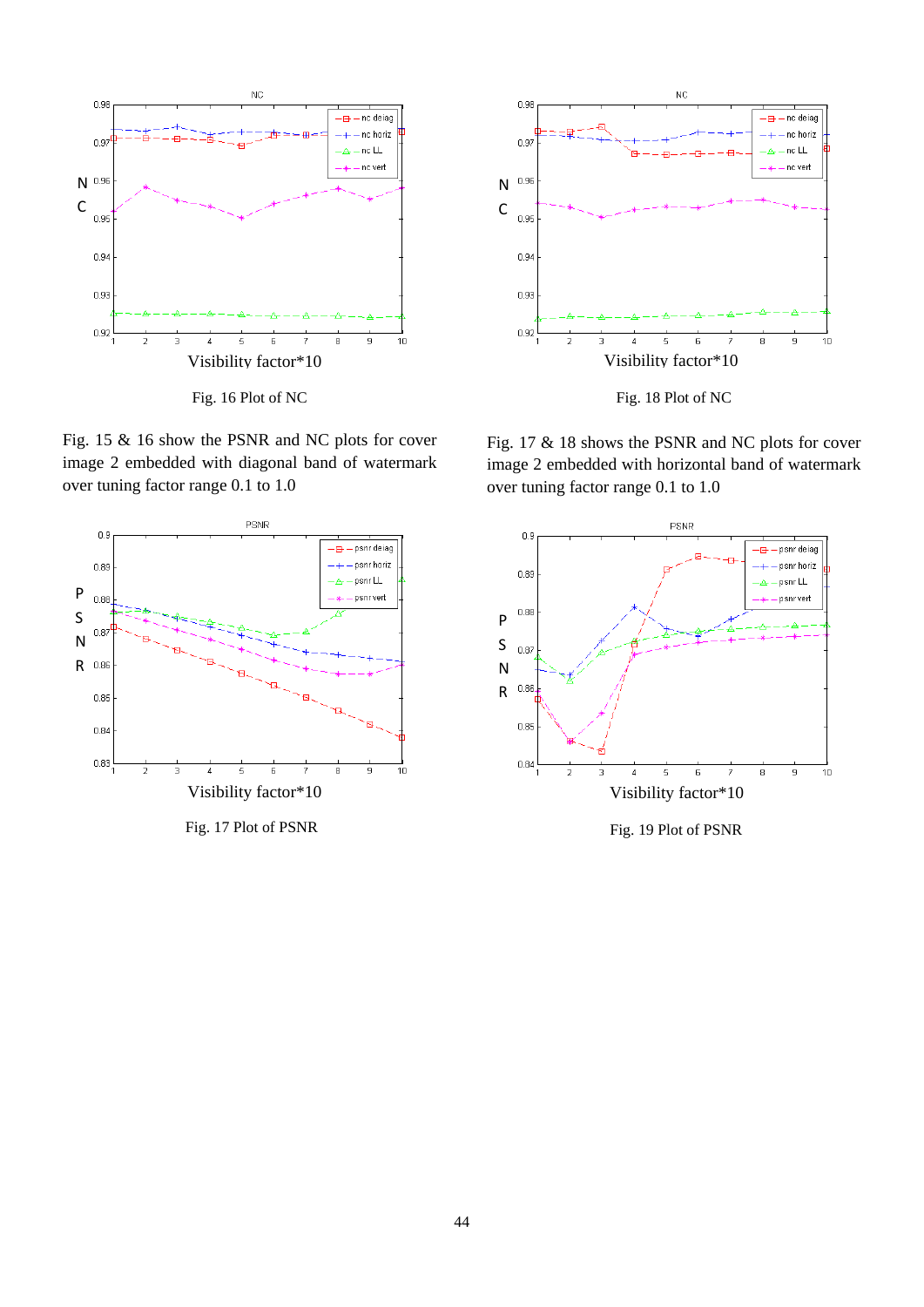

Fig. 19 & 20 show the PSNR and NC plots for cover image 2 embedded with lower resolution approximation (LL) band of watermark over tuning factor range 0.1 to 1.0





Fig. 22 Plot of NC

Fig. 21 & 22 show the PSNR and NC plots for cover image 2 embedded with vertical band of watermark over tuning factor range 0.1 to 1.0

Comparing for cover image 1, the PSNR and NC graphs obtained by embedding different subbands of watermark images, we observe that embedding with diagonal sub-band of watermark image gives better PSNR and NC plots as compared with vertical, horizontal and lower resolution approximation (LL) sub-bands. Similar results were observed for cover image 2, which concludes that embedding with diagonal sub-band of watermark image gives better performance on the scale of PSNR and NC.

#### IV CONCLUSIONS

In this paper, we have proposed a new scheme of watermarking, in which a range is shown from imperceptible watermarking to perceptible watermarking, with different levels of perceptibility. This work has outlined a scheme for embedding watermark in the cover image in such a manner, that watermark is not visible, but it only shows its existence. The visibility of watermarks existence may be varied on demand on a semi-visible range. Here we have also compared the watermarked cover image, embedded with different sub-bands of watermark based on PSNR and NC values. Our experimental result shows, that embedding the cover image with diagonal band of watermark is better and widely